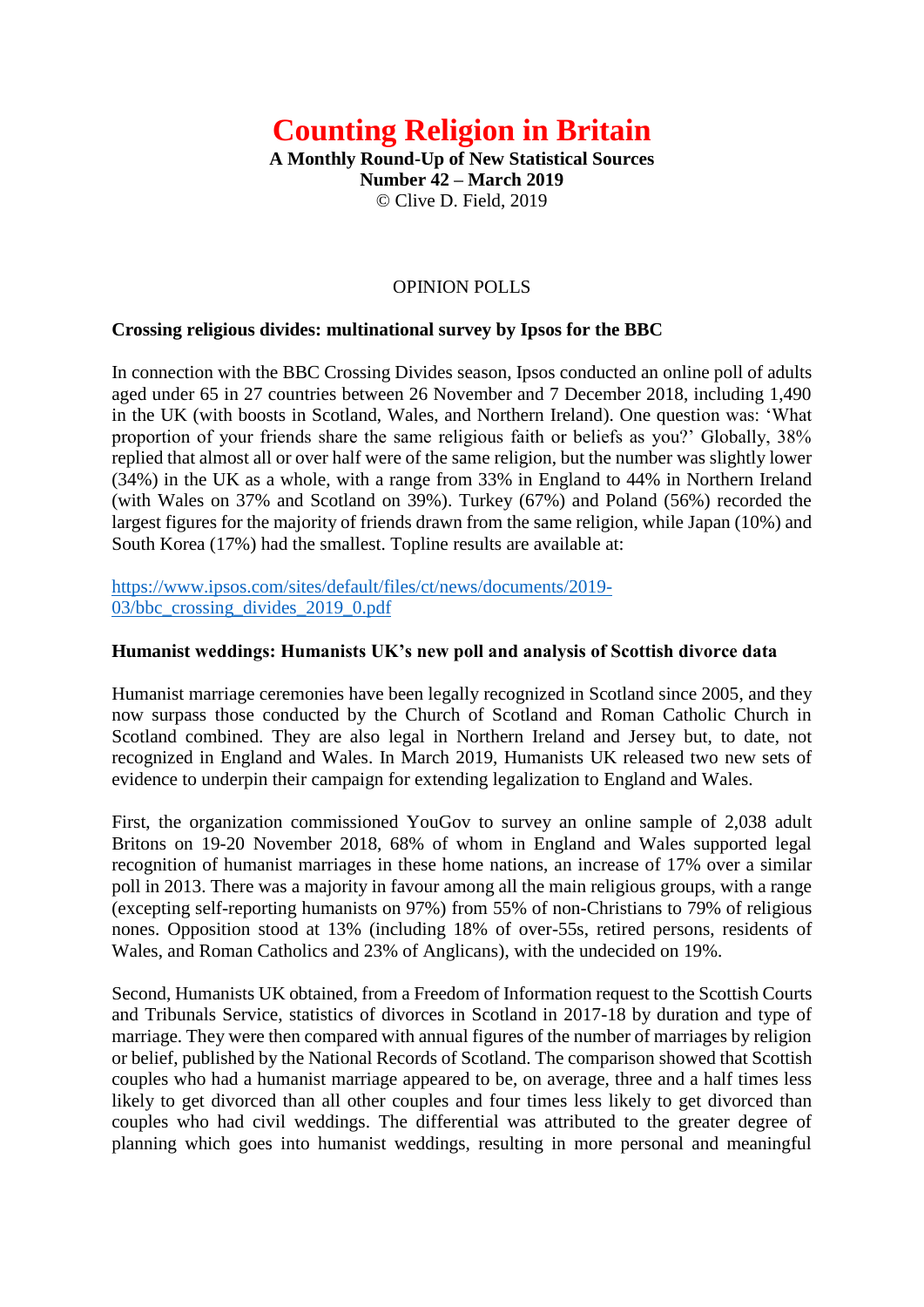ceremonies. The inferences drawn from the data have been disputed by spokespersons for the Church of Scotland and Roman Catholic Church.

A press release from Humanists UK, embedding links to full data tables from the 2018 poll (and also those for 2013) and a briefing paper on the divorce statistics (with a methodological annex), can be found at:

[https://humanism.org.uk/2019/03/10/humanist-marriages-least-likely-to-end-in-divorce](https://humanism.org.uk/2019/03/10/humanist-marriages-least-likely-to-end-in-divorce-official-statistics-reveal/)[official-statistics-reveal/](https://humanism.org.uk/2019/03/10/humanist-marriages-least-likely-to-end-in-divorce-official-statistics-reveal/)

# **Self-understanding of anti-Semitism: Deltapoll for** *Jewish Chronicle*

Notwithstanding extensive coverage of anti-Semitism in the news and public discourse recently, 53% of 2,001 British adults interviewed online on 8-11 March 2019 had no real comprehension of what it is. Asked by Deltapoll on behalf of the *Jewish Chronicle* to express in their own words what they understood by anti-Semitism, 47% of respondents described it as discrimination against Jewish people, 13% gave other answers without mentioning Jewish people, and 40% admitted that they did not know. Conservative voters (63%), baby boomers (63%), and over-65s (71%) were most likely to give the correct answer, while under-25s (51%) and non-voters in the 2017 general election (64%) were most likely to say they did not know. A report on the survey appeared in the *Jewish Chronicle* for 15 March 2019 (pp. 1, 10), and full data tables are available at:

# <http://www.deltapoll.co.uk/polls/anti-semitism>

# **Jews, political parties, and anti-Semitism: Survation poll for Jewish Leadership Council**

A Survation poll for the Jewish Leadership Council, mainly conducted by telephone between 18 February and 15 March 2019 among a sample of 757 self-identifying Jews aged 18 and over, has reaffirmed the depth of Jewish concerns about anti-Semitism in the Labour Party. Unprompted, 28% of respondents said that anti-Semitism was the single most important issue in determining how they would vote in an election; prompted, 82% answered that anti-Semitism would be very important in deciding which political party to support. More than three-fifths (62%) agreed that there are high levels of anti-Semitism among the Labour Party's members and elected representatives. Labour leader Jeremy Corbyn was deemed anti-Semitic by 87% of Jews, and 42% claimed they would seriously consider emigrating if he ever became Prime Minister. Full data tables are available at:

[https://www.survation.com/wp-content/uploads/2019/03/Jewish-Leadership-Council-Poll-](https://www.survation.com/wp-content/uploads/2019/03/Jewish-Leadership-Council-Poll-Tables.pdf)[Tables.pdf](https://www.survation.com/wp-content/uploads/2019/03/Jewish-Leadership-Council-Poll-Tables.pdf)

# **YouGov@Cambridge tracker on Islam's perceived compatibility with British values**

A plurality (45%) of Britons continues to think that 'there is a fundamental clash between Islam and the values of British society', peaking at 55% of over-65s, 60% of Conservatives, and 64% of 'leave' voters in the 2016 referendum on the UK's membership of the European Union. The alternative proposition, that 'Islam is generally compatible with the values of British society', attracted 24% support, disproportionately from under-25s (41%). Just under one-third (30%) of the whole sample agreed with neither statement or expressed no opinion. For this latest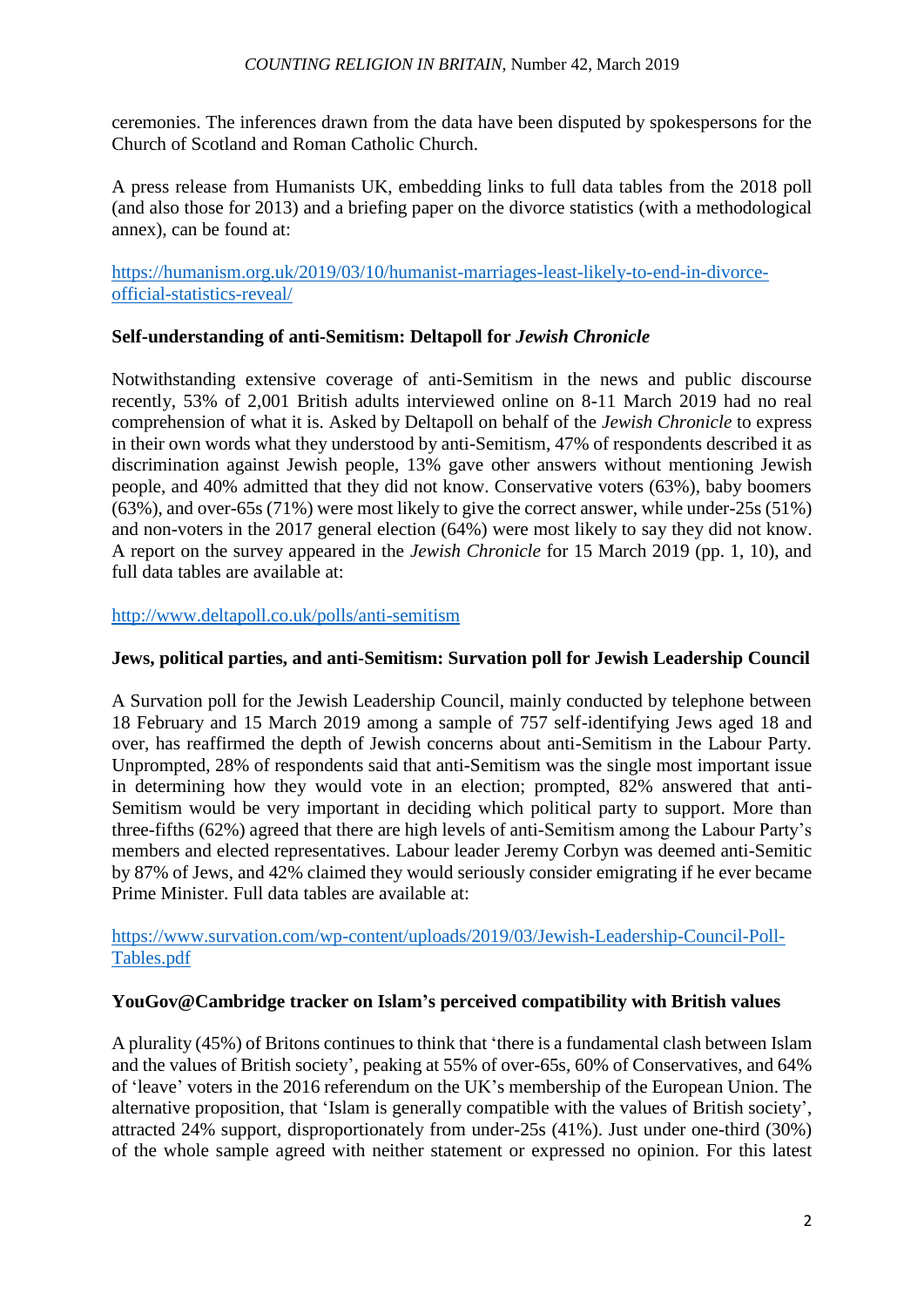#### *COUNTING RELIGION IN BRITAIN*, Number 42, March 2019

YouGov@Cambridge tracker, YouGov interviewed 1,791 adults aged 18 and over online on 12-13 February 2019, and the detailed data table is available at:

## <https://yougov.co.uk/topics/yougov-cambridge/survey-results>

## **Islamic State: YouGov polling on the death of Shamima Begum's son**

Last month, BRIN reported on Britons' lack of sympathy for Shamima Begum, the London schoolgirl who had joined Islamic State in 2015 and married a Dutch jihadist but now wants to return to the UK. Stripped of her citizenship by the government, she was stranded in a Syrian refugee camp with her new-born son, who soon died. On 11 March 2019, YouGov asked 4,252 of its panellists whether the baby (who was a British citizen) ought to have been brought back to the UK. The majority, 55%, of respondents thought he should *not* have been, with feelings running especially high among over-65s (67%), 'leave' voters in the 2016 referendum on UK membership of the European Union (72%), and Conservatives (73%). Only 24% considered that the baby should have been repatriated and no more than 41% in any demographic subgroup, the under-25s being most favourable to his cause. One-fifth (21%) were undecided. Full results are available at:

<https://yougov.co.uk/opi/surveys/results#/survey/4377a98d-43e8-11e9-b82b-0b6926013ed7>

# FAITH ORGANIZATION STUDIES

## **European Jewish Demographic Unit established by Institute for Jewish Policy Research**

The London-based Institute for Jewish Policy Research (JPR) has announced the establishment of the European Jewish Demographic Unit, supported by the Rothschild Foundation Hanadiv Europe, and headed by JPR Senior Research Fellow Daniel Staetsky. 'The Unit will generate data to provide insights in several key areas, including elderly care, the development of Jewish schools and educational facilities, patterns of migration and intermarriage and assimilation. It plans to issue up-to-date Jewish population counts for every country in Europe on an annual basis, as well as specialist papers focusing on specific countries and major demographic issues, such as migration, fertility, mortality and intermarriage.'

# OFFICIAL AND QUASI-OFFICIAL STATISTICS

## **Mode of solemnization of marriages in England and Wales in 2016**

More bad news for Churches and faith communities. The Office for National Statistics has revealed that, not only have marriage rates in England and Wales generally fallen since their peak in 1972, but that the proportion of couples having their marriages solemnized according to religious rites dipped below one-quarter for the first time in 2016. There were just 60,069 religious marriages in England and Wales that year, 4% fewer than in 2015 and 48% less than two decades ago. All but 61 of these were of opposite-sex couples, 99% of same-sex couples having civil ceremonies. Of the 60,008 opposite-sex religious marriages, the lion's share (74%) were conducted by the Church of England and Church in Wales and 11% by the Roman Catholic Church. Pre-marital cohabitation was almost as high among opposite-sex couples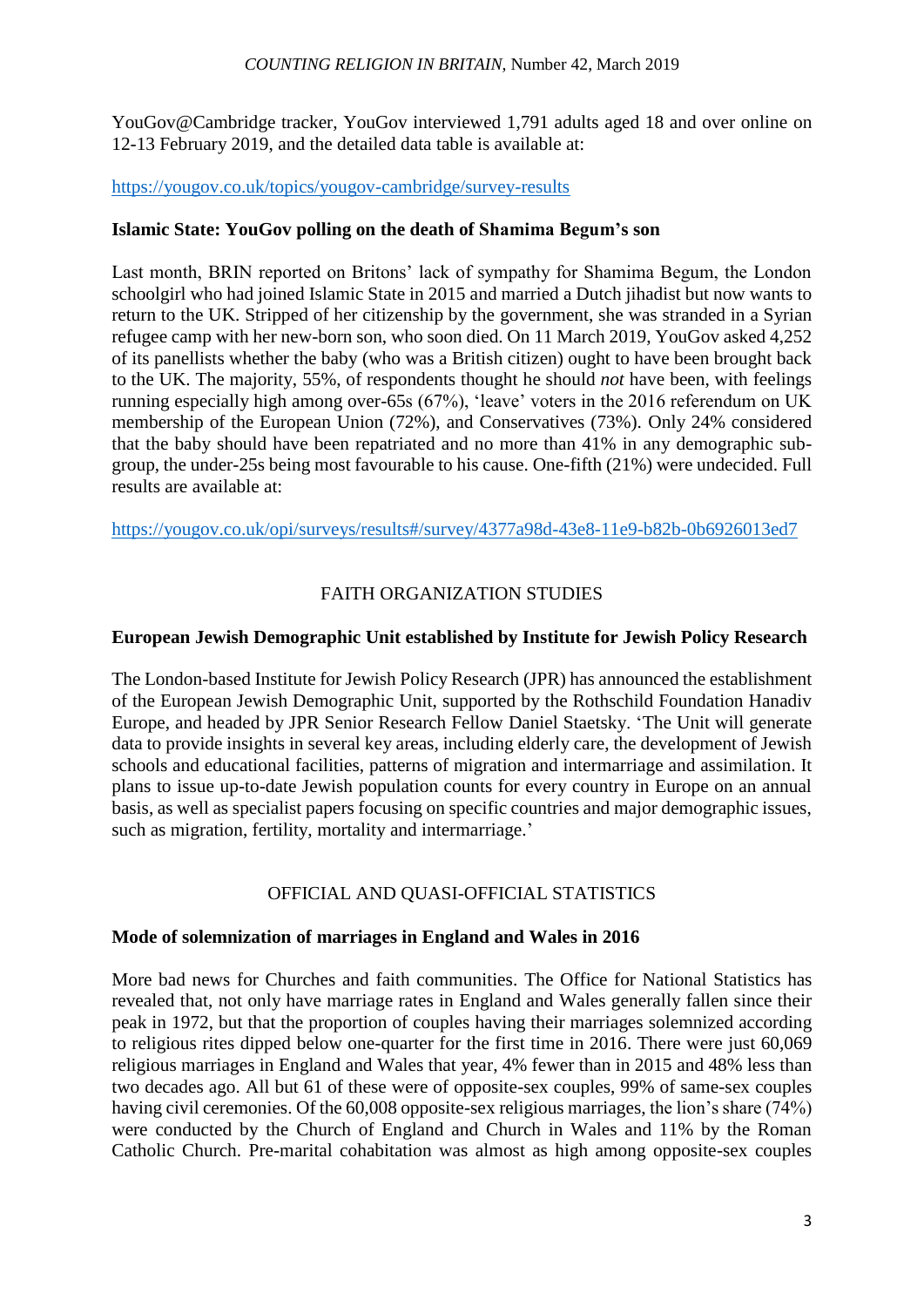#### *COUNTING RELIGION IN BRITAIN*, Number 42, March 2019

opting for religious marriages (81%) as for civil ones (90%). A statistical bulletin and Excel worksheet of historical trend data can be found at:

## <https://www.ons.gov.uk/releases/marriagesinenglandandwales2016>

# **Report on diversity of candidates and elected officials in Great Britain**

Research Report 124 from the Equality and Human Rights Commission investigates the *Diversity of Candidates and Elected Officials in Great Britain*. It is written by Chrysa Lamprinakou, Laura Morales, Virginia Ros, Rosie Campbell, Maria Sobolewska, and Stuart Wilks-Heeg. The report synthesizes the available evidence for each of six protected equality characteristics, mostly generated by surveys conducted by academics. In respect of religion or belief, data are available for: (a) 2017 UK Parliamentary candidates (response rate 19%) and elected MPs (response rate 5%); (b) 2016 Scottish Parliamentary candidates and elected MSPs (response rate 21%); (c) 2017 Welsh local government candidates (response rate 23%) and elected councillors (response rate 26%); and (d) 2017 Scottish local government candidates (response rate 17%) and elected councillors (response rate 33%). Besides the difficulties posed by the relatively disappointing response rates (sinking to none of the 631 Conservative UK Parliamentary candidates in 2017), the questions asked about religious affiliation were, with the exception of Welsh local government candidates and councillors, not directly comparable with the wording of the relevant question in the 2011 population census. This is still interesting research, but definitely a work in progress. The report can be found at:

[https://www.equalityhumanrights.com/en/publication-download/diversity-candidates-and](https://www.equalityhumanrights.com/en/publication-download/diversity-candidates-and-elected-officials-great-britain)[elected-officials-great-britain](https://www.equalityhumanrights.com/en/publication-download/diversity-candidates-and-elected-officials-great-britain)

# ACADEMIC STUDIES

## **The Bible and digital millennials: new survey-based research from CODEC**

A large gap in our knowledge of how contemporary Britons engage with the Bible, including on social media, has been plugged by a new book written by members of the CODEC Research Centre for Digital Theology at Durham University: David Ford, Joshua Mann, and Peter Phillips, *The Bible and Digital Millennials* (London: Routledge, 2019, xi + 126pp., ISBN: 978- 1-138-35068-7, £45, hardback). In chapters 1-3, data from a robust national survey of millennials (1,943 UK adults aged 18-35 who owned at least one digital device and made use of social media weekly, interviewed online by ComRes in November 2016) are clearly presented, in non-technical language and figures, and dispassionately analysed. The principal conclusion is that these millennials exhibited a 'qualified indifference' towards the Bible. Among secondary findings: non-Christians were relatively positive about the Bible; women were not more Bible-orientated than men; and traditional Bible formats were more popular than digital ones. Meaningful comparisons are drawn with an opportunity sample of 873 predominantly evangelical UK churchgoers (chapter 4) and with recent studies among the US population (chapter 5). The work will be essential (and challenging) reading for empirical theologians and church leaders seeking insights into the future reception of the Bible in a digital world. The book's webpage can be found at:

[https://www.routledge.com/The-Bible-and-Digital-Millennials-1st-Edition/Ford-Mann-](https://www.routledge.com/The-Bible-and-Digital-Millennials-1st-Edition/Ford-Mann-Phillips/p/book/9781138350687)[Phillips/p/book/9781138350687](https://www.routledge.com/The-Bible-and-Digital-Millennials-1st-Edition/Ford-Mann-Phillips/p/book/9781138350687)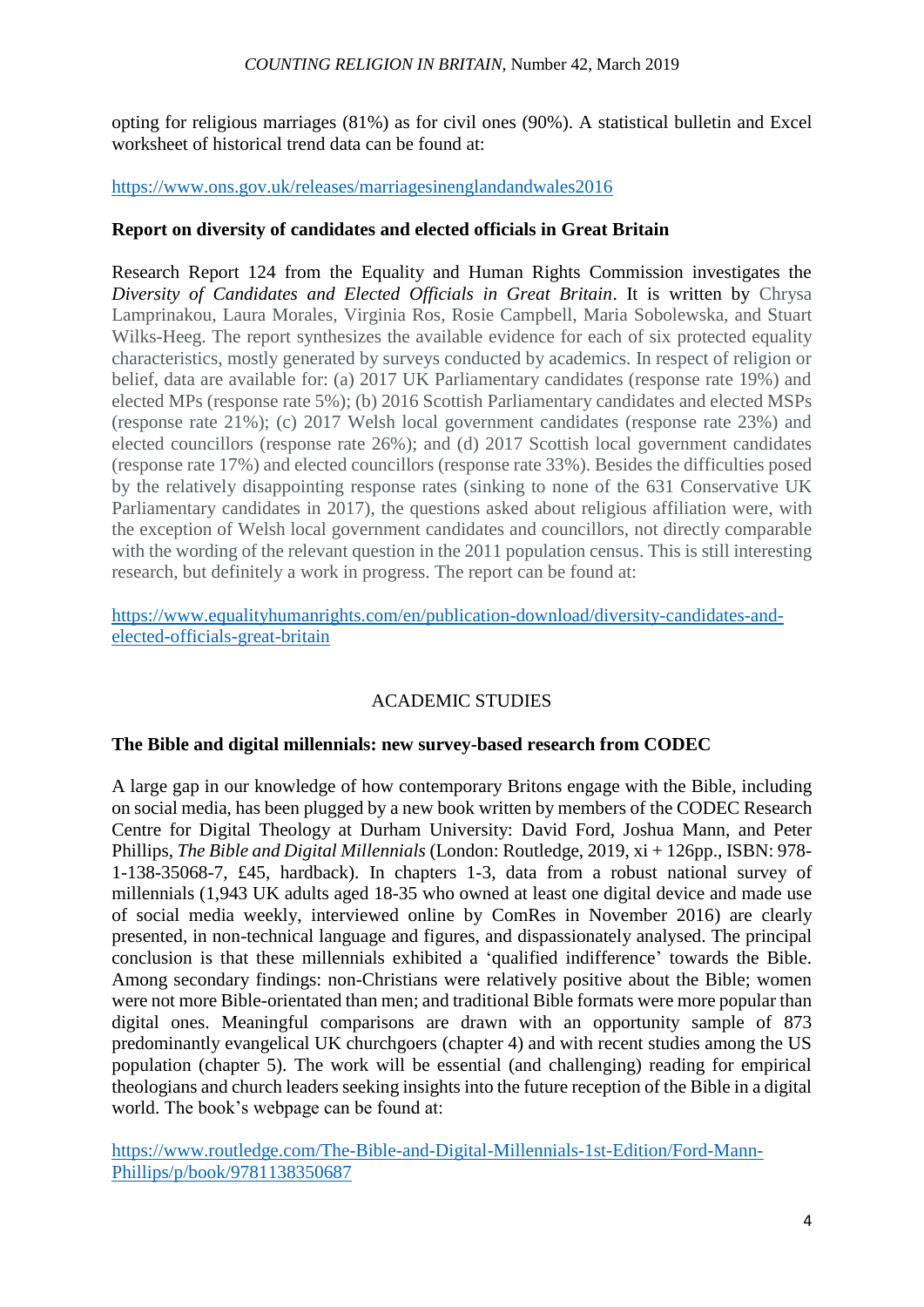# **Religion and Brexit: evidence from the 2016 British Election Study Referendum Panel**

Further evidence of the resilience of the religious variable in shaping political attitudes and behaviour is provided in an 'early view' article for *Journal of Common Market Studies* in 2019: Ekaterina Kolpinskaya and Stuart Fox, 'Praying on Brexit? Unpicking the Effect of Religion on Support for European Union Integration and Membership'. Using data from Waves 7-9 of the 2016 British Election Study Referendum Panel, the authors demonstrate that self-reported religious affiliation helped influence public support for, and opposition to, European Union (EU) membership, both in terms of (a) utilitarian assessments of the costs/benefits of EU membership and evaluation of the EU's performance in delivering policy goals, and (b) affective attachment to the EU. Among the most Eurosceptic groups were adherents of the Church of England (Anglicans) and Church of Scotland (Presbyterians), denominations which have historically strong connections to the state and national identity. Contrary to received wisdom, Catholics were not found to be especially Europhile, once country of birth was accounted for. The article is freely available on an open access basis at:

# [https://onlinelibrary.wiley.com/doi/full/10.1111/jcms.12836](https://mail.bham.ac.uk/owa/redir.aspx?C=9Hq6mFcDZk8OlMDSa6EjOsKnpohW1O96dSEed20psmSpkDHMnqjWCA..&URL=https%3a%2f%2fonlinelibrary.wiley.com%2fdoi%2ffull%2f10.1111%2fjcms.12836)

# **Gender differences in religion and spirituality among technical and health professionals**

Oliver Robinson, Karina Hanson, Guy Hayward, and David Lorimer have investigated 'Age and Cultural Gender Equality as Moderators of the Gender Difference in the Importance of Religion and Spirituality: Comparing the United Kingdom, France, and Germany', *Journal for the Scientific Study of Religion*, Vol. 58, No. 1, March 2019, pp. 301-8. Across the three nations, 3,020 technical and health professionals (including 1,000 in the UK) were recruited via 'a major multinational survey organization', and completed an online questionnaire about their religious and spiritual beliefs, practices, and experiences. This paper concerns solely a measure of the self-reported importance of religion or spirituality (IoRS) in everyday life, analysed by gender and age group within country. Of the three nations, the UK showed the highest gender difference in IoRS scores, which the authors relate to its lowest rank on gender equality (as assessed by the World Economic Forum's Global Gender Gap Report), thus exemplifying (they argue) the socialization theory of religion and gender. Moreover, in the UK, all three age bands exhibited significant gender differences in scores. The article is currently freely available at:

## <https://onlinelibrary.wiley.com/toc/14685906/current>

## **Muslim perceptions of discrimination in Western Europe: revisiting 2006 Pew data**

Hajar Yazdiha revisits a rather old (April-May 2006) Pew Global Attitudes Project dataset of 1,618 Muslims in Britain, France, Germany, and Spain in 'Exclusion through Acculturation? Comparing First- and Second-Generation European Muslims' Perceptions of Discrimination across Four National Contexts', *Ethnic and Racial Studies*, Vol. 42, No. 5, 2019, pp. 782-800. Experiences of discrimination were found to be more widespread among Muslims in Britain and France than in Germany and Spain. Second-generation Muslims were found to be more likely to perceive societal hostility than Muslim immigrants in more inclusive (defined by five incorporation policies) countries such as Britain. The author deploys social psychology, migration, and political sociology perspectives to make sense of this pattern. Access options to the article are outlined at:

<https://www.tandfonline.com/doi/full/10.1080/01419870.2018.1444186>